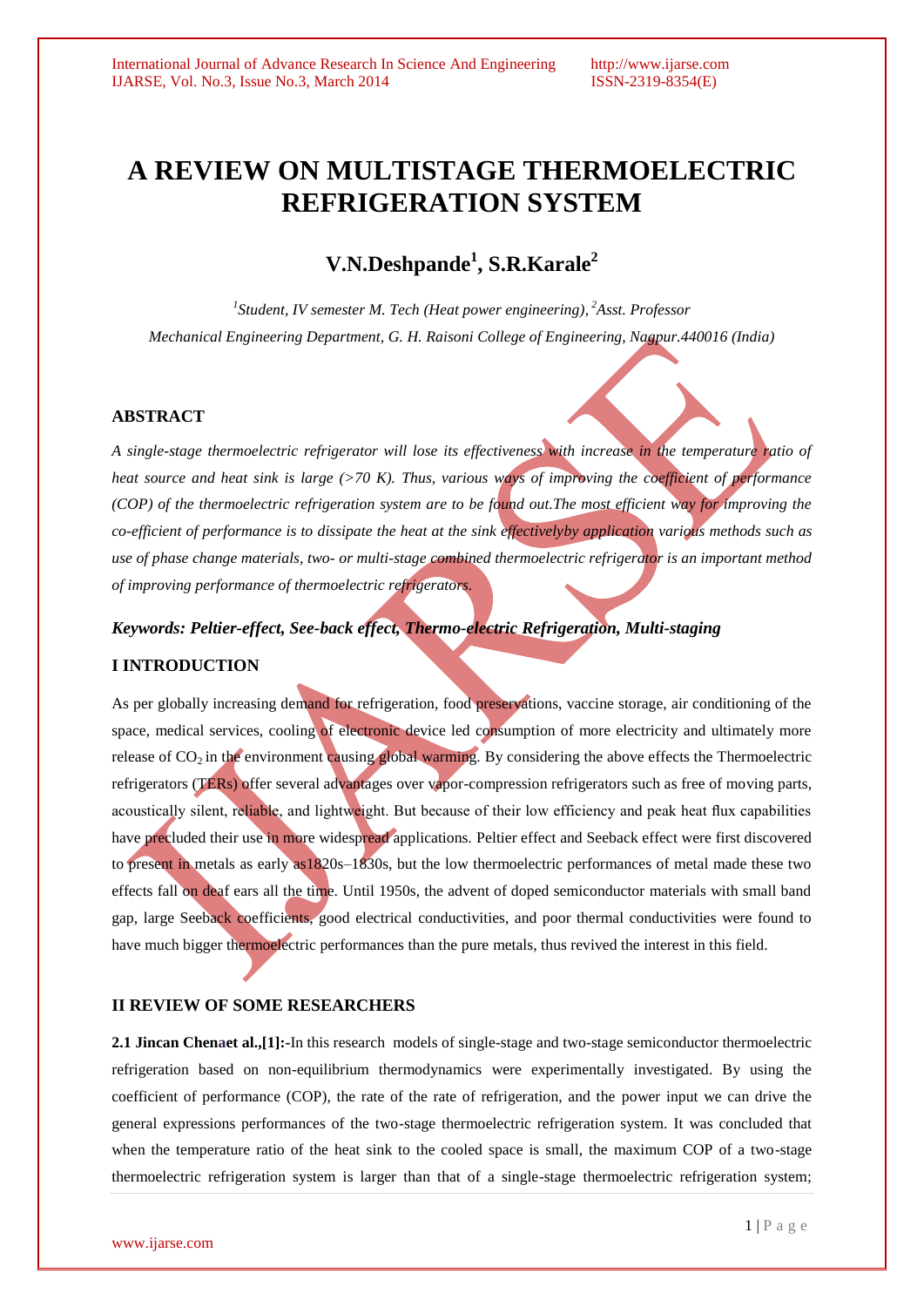### International Journal of Advance Research In Science And Engineering http://www.ijarse.com IJARSE, Vol. No.3, Issue No.3, March 2014 ISSN-2319-8354(E)

however maximum rate of refrigeration is smaller than that of a single-stage thermoelectric refrigeration system. In this research the result were found that on theoretical basis for optimal design and operation.

**2.2 X.C. Xuanet al., [2]:-**Inthis research it was experimentally investigated Optimizations for the two-stage TE coolers was arranged practically in two design configuration and it can be extended to other multi stage designs for obtaining the Optimizations methods.Optimizations for the two-stage TE coolers were performed for both namely, the point of maximum cooling capacity and maximum COP. By keeping the total number of modules constant in both design the optimum current between the stages was experimentally was found out. It was concluded that by using the commercial thermo electric materials the optimum current was found out to be 2.5– 3 Amp.

**2.3 Jun Luoet al., [3]:-**The performance of a thermoelectric refrigerator using finite time thermodynamics theory, with multi-elements was analysed. The ratio of the heat transfer surface area of the high temperature side heat exchanger to the total heat transfer surface area of the heat exchangers was optimized for maximizing the cooling load and the coefficient of performance of the thermoelectric refrigerator. The effects of the number of thermoelectric refrigerating elements, the Seebeck coefficients, internal heat conductance, the heat source temperature and internal electrical resistance on the optimum performance were analysed. The influences of total heat transfer surface area and working electrical current on the optimum performance were also analysed. They found out by experimentation that the total heat transfer surface area and working electrical current have great influences on the cooling load and the COP of the thermoelectric refrigerator. Their experimental results provided guides for designing and applications of practical thermoelectric refrigerators.

**2.4 D. Astrainet al.,**[4]The author in this paper designed a device for the dissipation the heat from the hot side of Peltier pellets in thermoelectric refrigeration, based on the principle of a thermosyphon with phase change. They constructed two prototypes of thermoelectric domestic refrigerators, one of them with the device developed, and the other with a conventional fins dissipater. They concluded that the thermosyphon with phase change in a thermoelectric refrigerator proved that the COP increases in 26% at an ambient temperature of 293 K, achieving 36.5% of improvement at 303 K.

**2.5 Yuzhuo Pan, et al, [5]**In this paper an irreversible multi-couple thermoelectric refrigerator operating between two heat-reservoirs at constant temperatures was designed and analysed. The influences of the external and internal irreversibilities of the thermoelectric refrigeration device on the performance of the system were also analysed. By experiments they specified some important performance parameters of the maximum coefficient of performance for thermoelectric refrigeration. The results obtained revealed some general performance characteristics of real multi-couple thermoelectric refrigeration systems operating at various conditions which could be used to guide the optimal design and manufacture of real thermoelectric refrigerators.

**2.6 Hongxia Xi.et al, [6]**In this paper the reviewer made a survey on solar-based driven thermoelectric technologies. Initially, they brieflyanalysed the environmental problems related to the use of conventional technologies and, energy sources werepresented. The benefits offered by thermoelectric technologies and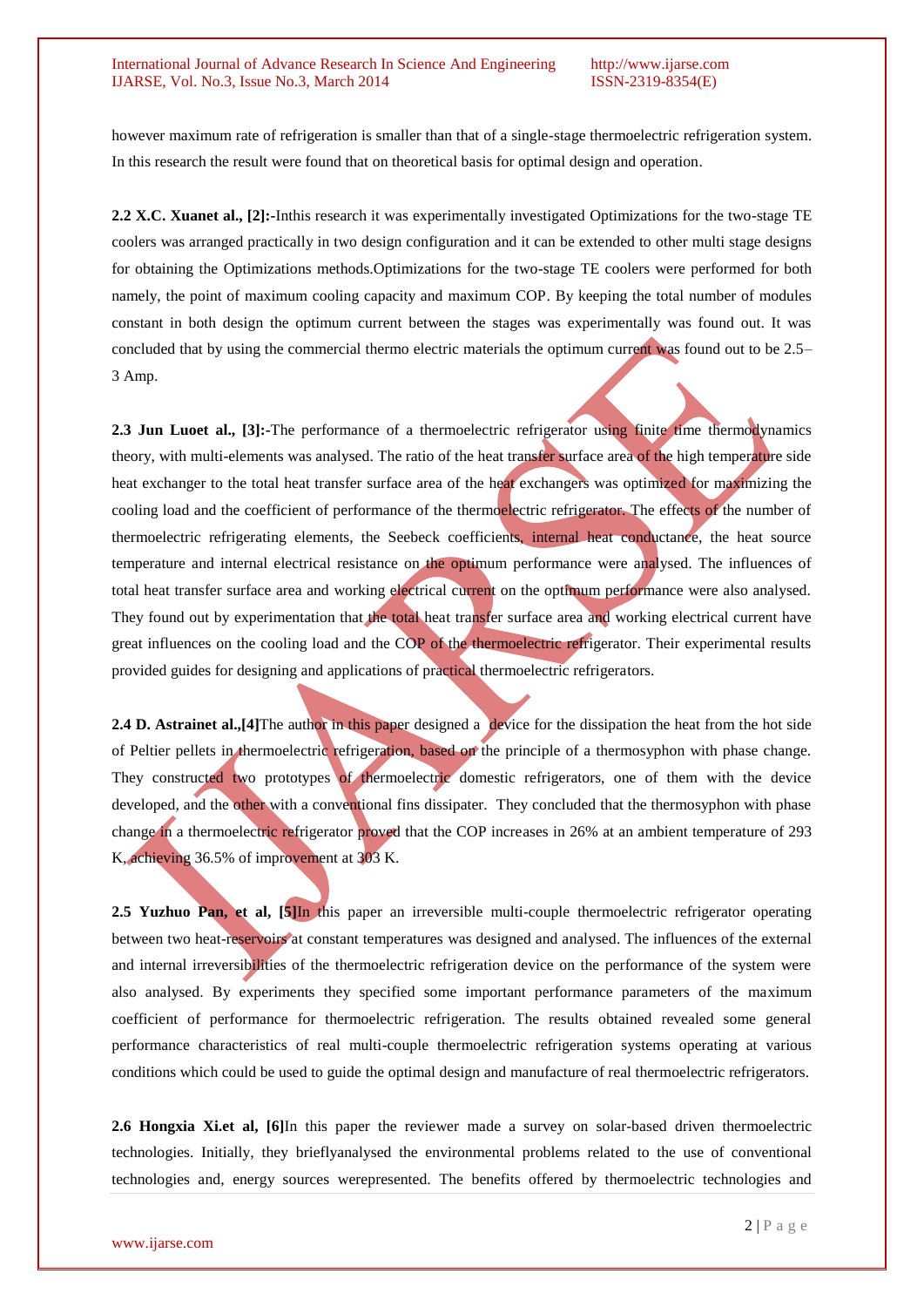### International Journal of Advance Research In Science And Engineering http://www.ijarse.com IJARSE, Vol. No.3, Issue No.3, March 2014 ISSN-2319-8354(E)

renewable energy systems were also outlined. The development and applications of two solar-driven thermoelectric technologies i.e. solar driven refrigerator and solar driven thermoelectric power generation devices were discussed and also the existing drawbacks of solar driven thermoelectric technologies were focused as well as methods for improving the performance were discussed.

**2.7 SuwitJugsujindaet al, [7]** In this paper the researcher had fabricated a thermoelectric refrigeration system by using a thermoelectric cooler which was applied to electrical power of 40W without using a cooling fan. In this paper the current, coefficient of performance, time, and different temperature were experimentally analysed.During the observation of 1 hour they obtained the temperature of the cold plate decreased form 30°C to -4.5C. The maximum coefficient of performance of the thermoelectric cooler (TEC) and thermoelectricrefrigerator (TER) were found out to be 3 and 0.65

**2.8 S.A.Omer et al, [8]**Byintegrating the phase change material in this paper the researcher carried out the analysis with thermosyphon in thermoelectric refrigeration system.First the experiment was carried out by using a conventional heat sink system at the cold end. By encapsulating the phase change material (PCM) at cold end the system was reconstructed to improve the performance as well as storage capacity. It was concluded that during the cooling by using thermosyphon method between the phase change material (PCM) and the thermoelectric cell had a similar cooling effect as that employing phase change material (PCM) attached directly to cold end of thermoelectric cells.

### **III CONCLUSION**

From this review, various ways of improving the coefficient of performance (COP) of the thermoelectric refrigeration system were pointed out. The most efficient way for improving the co-efficient of performance is to dissipate the heat at the sink effectively. This can be done by various methods such as using the phase change material(PCM) we can increased the performance of refrigeration system in different applications. Second method to improve the performance of the thermoelectric refrigeration system can be done by multistaging of the thermoelectric modules.

# **REFERENCES**

- **[1]**Jincan Chen, Yinghui Zhou, Hongjie Wang, Jin T. Wang: " Comparison of the optimal performance of single- and two-stage thermoelectricrefrigeration systems"*Applied Energy 73 (2002) 285–298*
- **[2]** X.C. Xuan,K.C.Ng,C.Yap,H.T.Chua: "Optimization of two-stage thermoelectric coolers with two design configurations" *Energy Conversion and Management 43 (2002) 2041–2052*
- **[3**] Jun Luo,LingenChen,FengruiSun,Chih Wu: "Optimum allocation of heat transfer surface area
- for cooling load and COP optimizationof a thermoelectric refrigerator" *Energy Conversion and Management 44 (2003) 3197–3206*
- **[4**] D.Astrain,J.G.Vian,M.Domınguez: "Increase of COP in the thermoelectric refrigeration bythe optimization of heat dissipation" *Applied Thermal Engineering 23 (2003) 2183–2200*